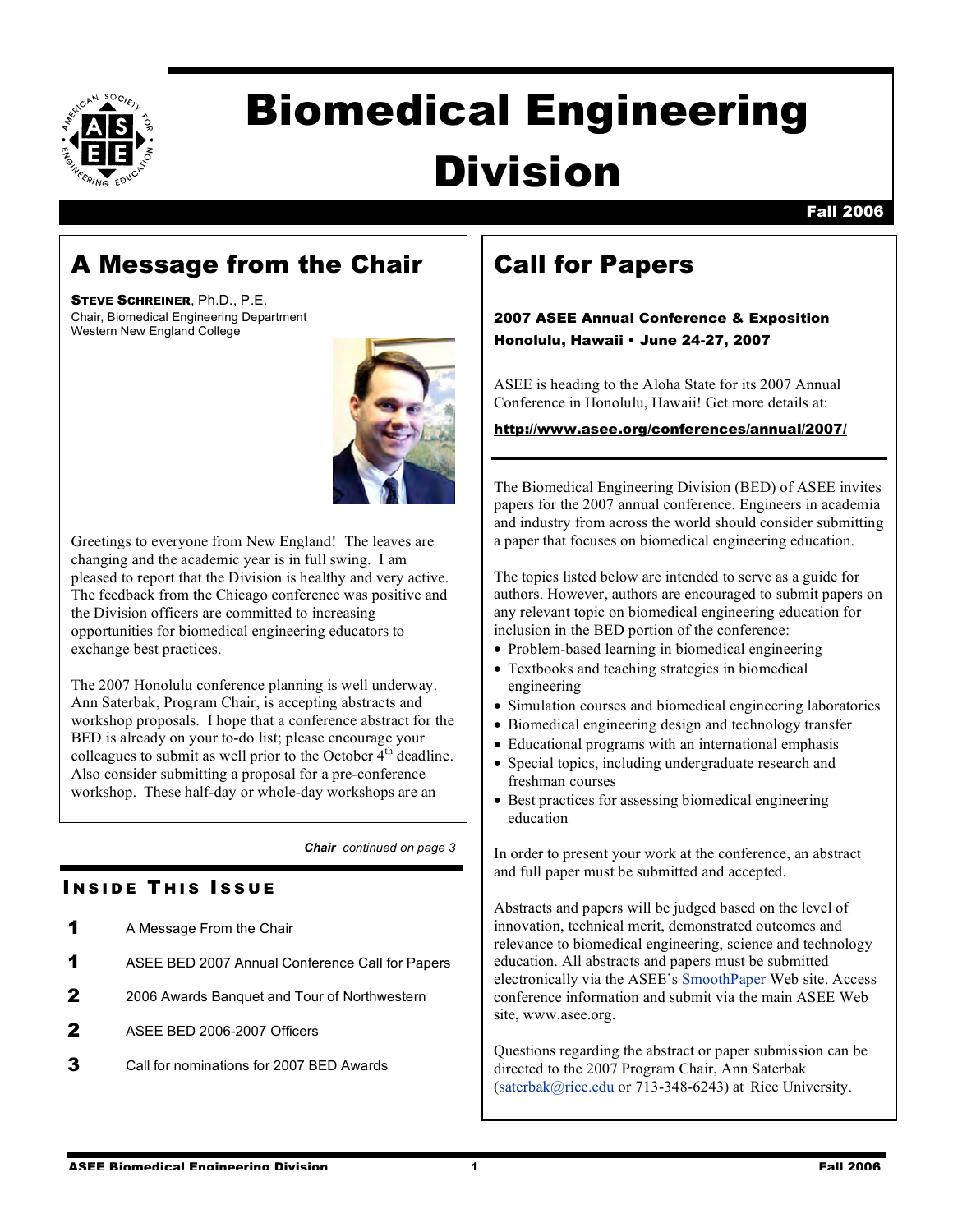## 2006 Awards Banquet and Tour of Northwestern

#### Contributed by Steve Schreiner

*BED 2006 Program Chair*

This year the BED was invited to take to the road and head north on Lakeshore Drive to spend an evening on the campus of Northwestern University. The BED is grateful to our hosts for providing a venue for our annual awards banquet and a tour of the new Ford Motor Company Engineering Design Center that was designed specifically to facilitate teaching engineers about design. The evening was enjoyed by all and even participants from outside of BED joined us.

At the banquet in Northwestern's Allen Center overlooking Lake Michigan, John Enderle was awarded the Theo C. Pilkington Outstanding Educator Award. Pilkington was a true pioneer in Biomedical Engineering who contributed significantly to the advancement of Biomedical Engineering Education. The Theo C. Pilkington Outstanding Educator Award is conferred by the Biomedical Engineering Division (BED) for significant contributions not only to ASEE, but also to biomedical engineering and education profession as evidenced by the development of successful graduate level programs, curricula, textbooks and professional papers and by membership and activity in ASEE BED and other biomedical engineering organizations. The award consists of \$300 and a commemorative plaque. If you have not done so already, please congratulate John on this accomplishment.



*The 2006 Theo C. Pilkington Outstanding Educator Award was awarded to John Enderle (Left). Pictured with John are past award recipients Susan Blanchard, Tom Harris, and Willis Tompkins.*

#### **ASEE BED 2006–2007 Officers** Information also available at

vities/organizations/divisions/officers.cfm?SGRP=BIOMED

**CHAIR (2007):** Steve Schreiner, Ph.D., P.E. Chair, Biomedical Engineering Department, Western New England College, 1215 Wilbraham Road, Springfield MA 01119, 413-782-1727; sschrein@wnec.edu

**CHAIR-ELECT** and **PROGRAM CHAIR (2007):** Ann Saterbak, Bioengineering Department, Rice University, MS-142, P.O. Box 1892, Houston, TX 77251-1892, 713-348-6243, fax 713-348-5877; saterbak@rice.edu

**PROGRAM CHAIR-ELECT (2008):** Dan Cavanagh, Biomedical Engineering, Dana 128, Bucknell University, Lewisburg, PA 17837, 570-577-3402; dcavanag@bucknell.edu

**SECRETARY-TREASURER:** Paul H. King, Vanderbilt University, VU Station B 351631, Nashville TN 37235-1631, 615-322-2201, fax 615-343-7919; Paul.H.King@Vanderbilt.edu

**VICE-CHAIR, CAREER DEVELOPMENT AND AWARDS:** Judy Cezeaux, Western New England College, 1215 Wilbraham Road, Box S-5004, Springfield, MA 01119, 413-782-1618, fax 413-796-2116; jcezeaux@wnec.edu

**VICE-CHAIR, CURRICULUM DEVELOPMENT:** Samantha J. Richerson, Biomedical Engineering, Milwaukee School of Engineering, 1025 N. Broadway, Milwaukee, WI 53202, 414-277-7394; richerss@msoe.edu

**VICE-CHAIR, PROFESSIONAL DEVELOPMENT:** Mary Verstraete, Department of Biomedical Engineering, 301-M Olson Research Center, The University of Akron, Akron OH 44325-0302, 330-972-7691, fax 330-374-8834; maryc@uakron.edu

**MEMBER-AT-LARGE (Term Ends 2007):** Samuel A. Lippert, Department of Biomedical, Industrial and Human Factors Engineering, Wright State University, 240 Russ Engineering Center, 3640 Colonel Glenn Hwy., Dayton OH 45435-0001, 937-775-5028; samuel.lippert@wright.edu

**MEMBER-AT-LARGE (Term Ends 2008):** Semehat S. Demir, Joint Biomedical Engineering Program, University of Memphis, University of Tennessee, Department of Biomedical Engineering, 330 Engineering Technology Building, Memphis TN 38152, 901-678-3170, fax 901-678-5291; sdemir@memphis.edu

**MEMBER-AT-LARGE (Term Ends 2009):** Michele Grimm, Wayne State University, Bioengineering Center, 1172 Engineering, Anthony Wayne Dr.,, Detroit MI 48202, 313-577-3040, fax 313-577-5300; mgrimm@wayne.edu

**NEWSLETTER EDITOR:** Carol Mullenax, Project Manager, Bastion Technologies, Mailcode Wyle/HAC/W2, 1290 Hercules Dr. #120, Houston, TX 77058, 281-461-2642; naxshark@yahoo.com

**PAST CHAIR & CHAIR OF NOMINATING COMMITTEE:** Lisa Milkowski, Associate Professor, Biomedical Engineering, Milwaukee School of Engineering, 1025 N. Broadway St., Milwaukee WI 53202- 3109, 414-277-7394, fax 414-277-7465; lisa.milkowski@msoe.edu